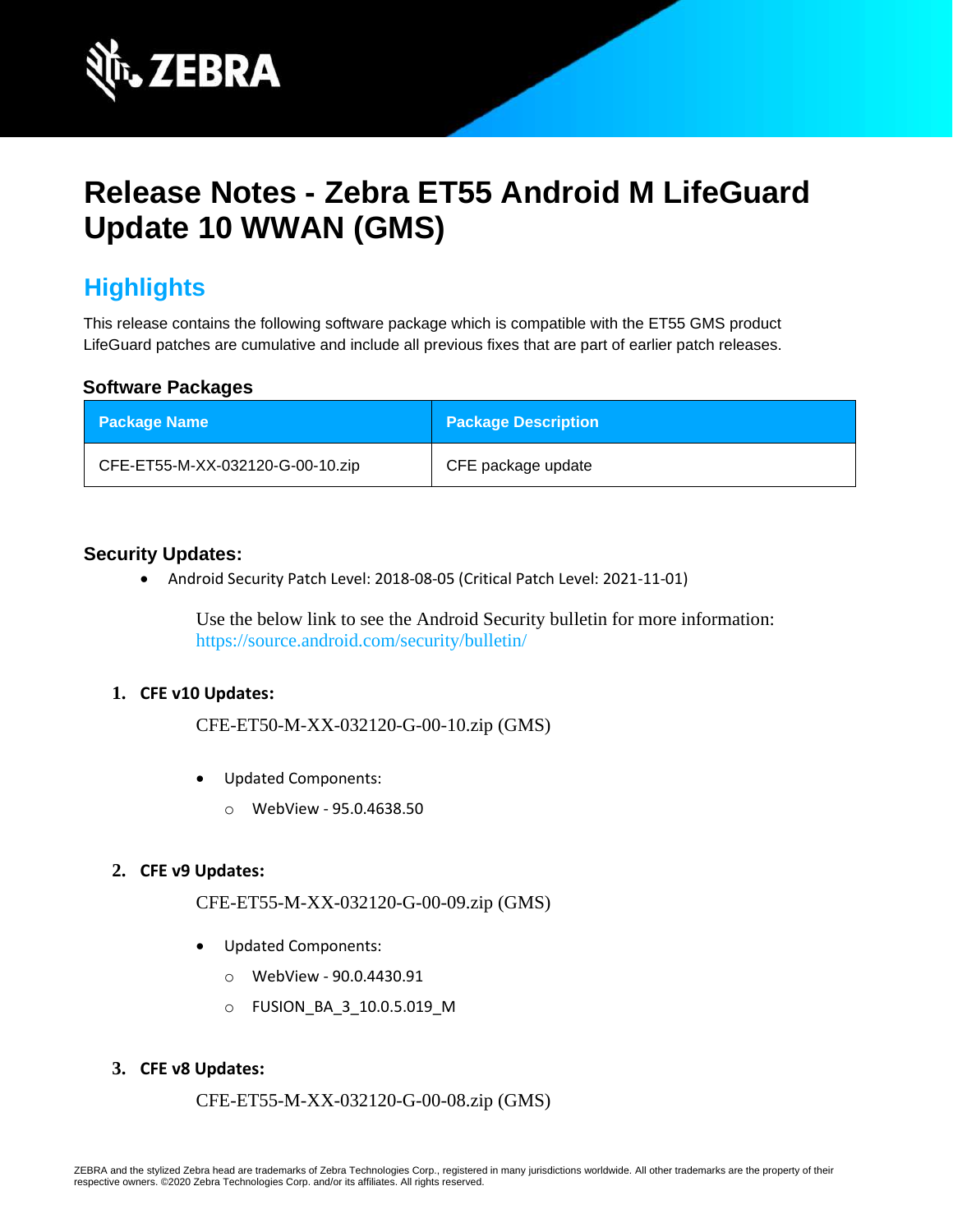

- Updated Components:
	- o WebView 87.0.4280.141

#### **4. CFE v7 Updates:**

#### CFE-ET55-M-XX-032120-G-00-07.zip (GMS)

- $\circ$  SPR40628 Fixed the issue of GTK rotation failure in device due to invalid rates sent in TSPEC from the AP
- $\circ$  SPR40178 Fixed the issue where sometimes device not responding to pings when in suspend state
- o SPR39491 Fixed the issue where device sends RIC IE in reassociation though AP is not supporting RIC
- o SPR40705 Fixed the device behavior to ignore the deauth/disassoc from previously connected AP
- Updated Components:
	- o WebView 85.0.4183.127

#### **5. CFE v6 Updates:**

CFE-ET55-M-XX-032120-G-00-06.zip (GMS)

- $\circ$  SPR39621 Fixed an issue wherein UI manager CSP was crashed while setting EKB as default.
- $\circ$  SPR39572 Resolved an issue wherein sim Card was not detected in earlier modems sporadically.
- o Enable DataWedge Camera Decode and support multi-decode unique continuous mode.
- Updated Components:
	- o WebView 83.0.4103.106

#### **6. CFE v5 Updates:**

#### CFE-ET55-M-XX-032120-G-00-05.zip (GMS)

- o SPR38483 Resolved an issue where Bluetooth slowness seen with printer operation.
- $\circ$  SPR37841 Cypress fixed the issue with power save which made the device not to receive the buffered packets.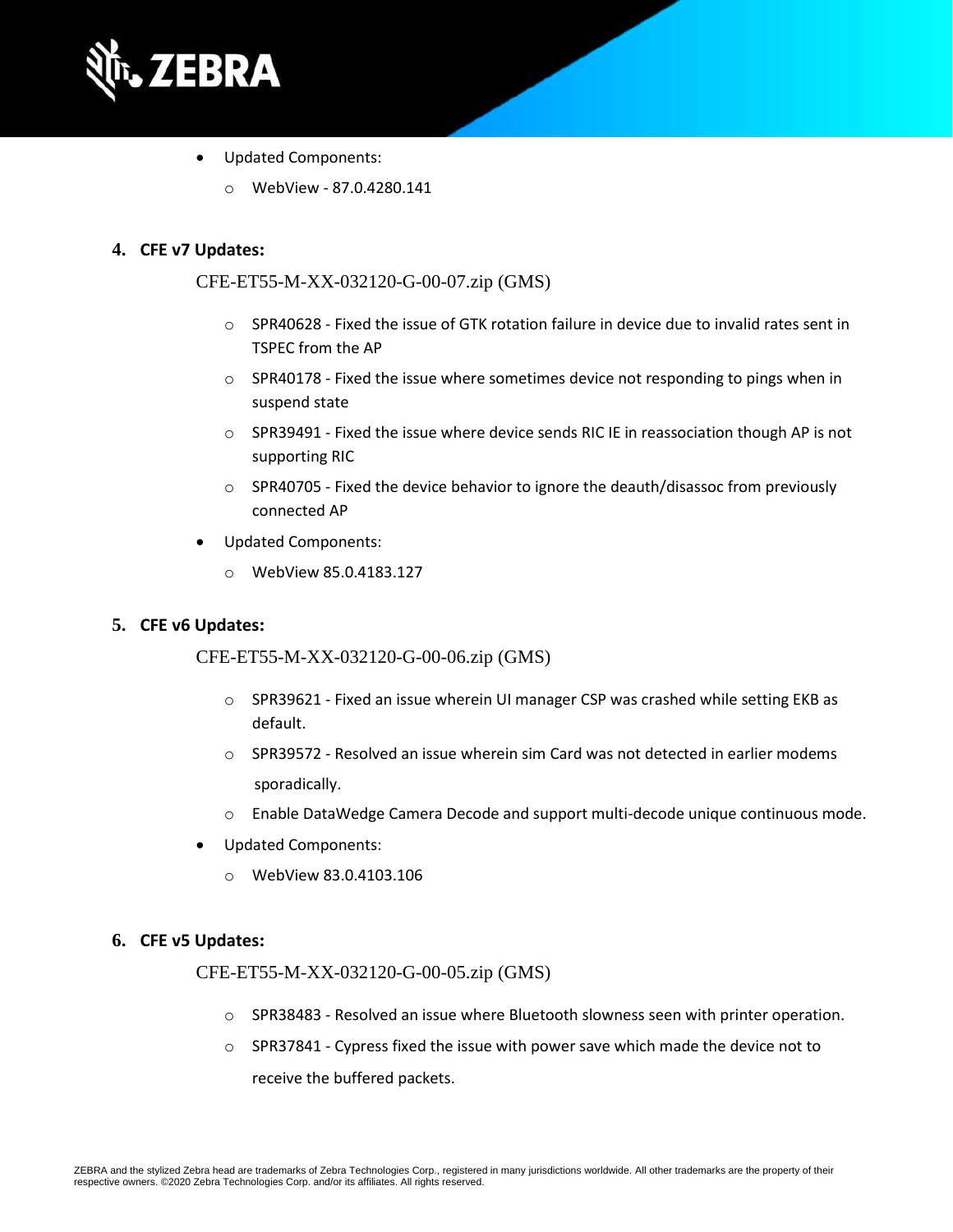

- $\circ$  SPR38958 Resolved an issue where VPN and ethernet connection was not using Domain name.
- o SPR37982 Resolved an issue wherein incorrect power consumption was reported against Bluetooth module
- o SPR37434 Resolved an issue wherein High CPU utilization is observed when StageNow is used to configure Fusion Advance logs.
- $\circ$  Updated the firmware for fixing Kr00k vulnerability issue seen with Broadcom Wi-Fi chipsets
- Updated components:
	- o WebView 84.0.4117.0
	- o FUSION\_BA\_3\_10.0.5.014\_M

#### **7. CFE v4 Updates:**

CFE-ET55-M-XX-032120-G-00-04.zip (GMS)

- Updated components:
	- o WebView: 73.0.3683.90
	- o Fusion: FUSION\_BA\_3\_10.0.5.013\_M
	- o BIOS: 5.04.42.0052-A-Z-017
		- Includes Microarchitectural Data Sampling fixes.
- SPR-36441 Resolved an issue where unable to write on ATP SD Card.

#### **8. CFE v3 Updates:**

CFE-ET55-M-XX-032120-G-00-03.zip (GMS)

- Updated below mentioned components:
	- o Mx MF (8.2.4.8)
		- SPR34771 Resolved an issue wherein sync was not proper while checking with access manager for permission with Mx component.
	- o Bluetooth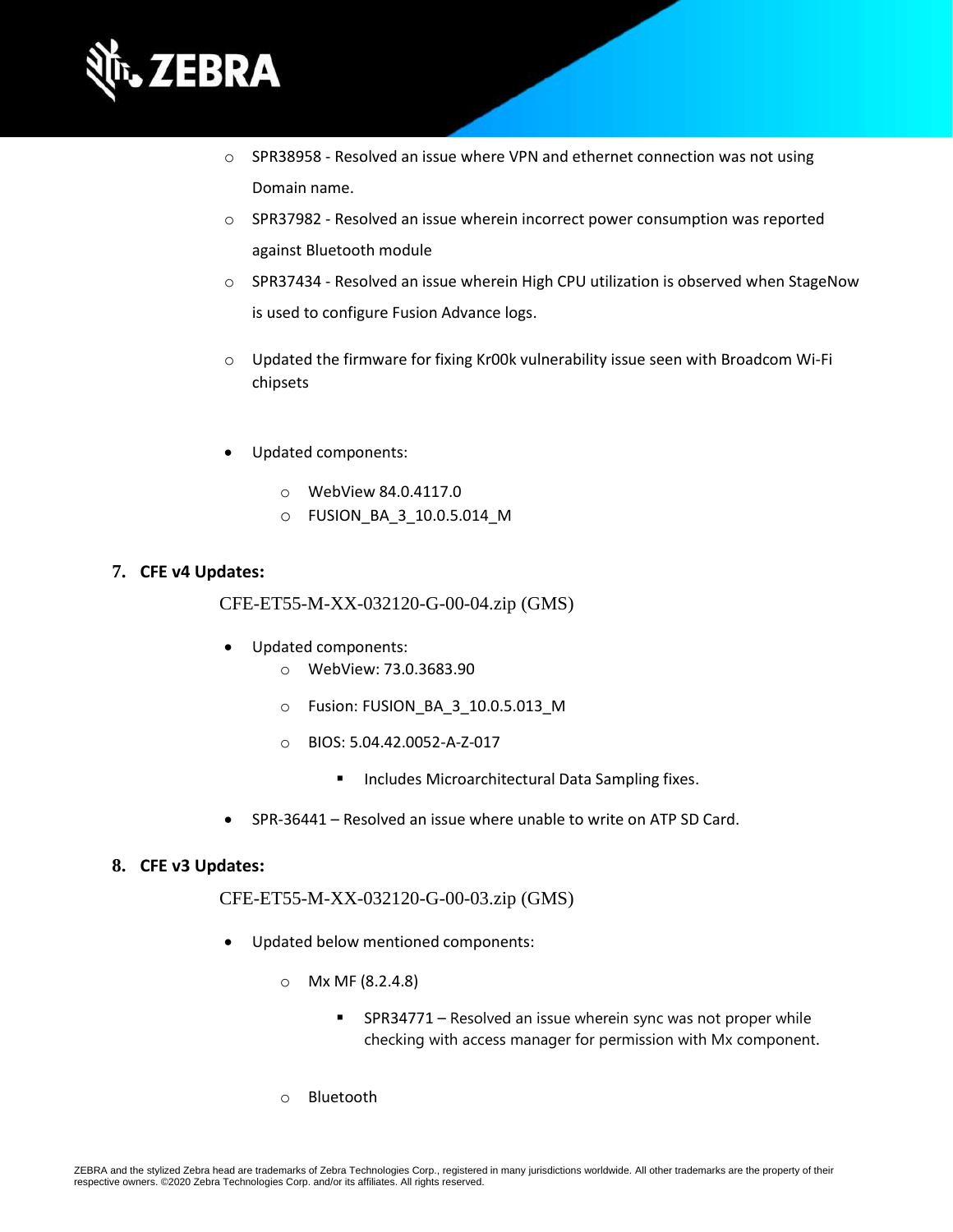

- SPR35735 Resolved an issue where more than 7 HID devices were not connecting.
- o SPR36162 Added Support for Dex
- o Zebra License Manager (3.1.1) has been included.
- o Data Analytics changes:
	- DataAnalytics has been renamed to Zebra Data Service.
	- DAInBuiltDCA has been renamed to Zebra Data Service Plugin.
	- SettingsEULA has been renamed to Zebra Data Services.
- o Cellular Manager (6.0.16)
	- Enhanced the Cellular data toggle UI to confirm the user confirmation on E4755 Modem devices.

#### **Version Information**

Below Table contains important information on versions

| <b>Description</b>          | <b>Version</b>                                      |
|-----------------------------|-----------------------------------------------------|
| <b>Product Build Number</b> | 03-21-20.00-MG-U10-STD                              |
| <b>Android Version</b>      | 6.0.1                                               |
| <b>Security Patch level</b> | 2018-08-05 (Critical Patch Level: 2021-11-01)       |
| Linux_kernel                | 3.14.55 (64-bit)                                    |
| <b>Component Versions</b>   | Please see Component Version under Addendum section |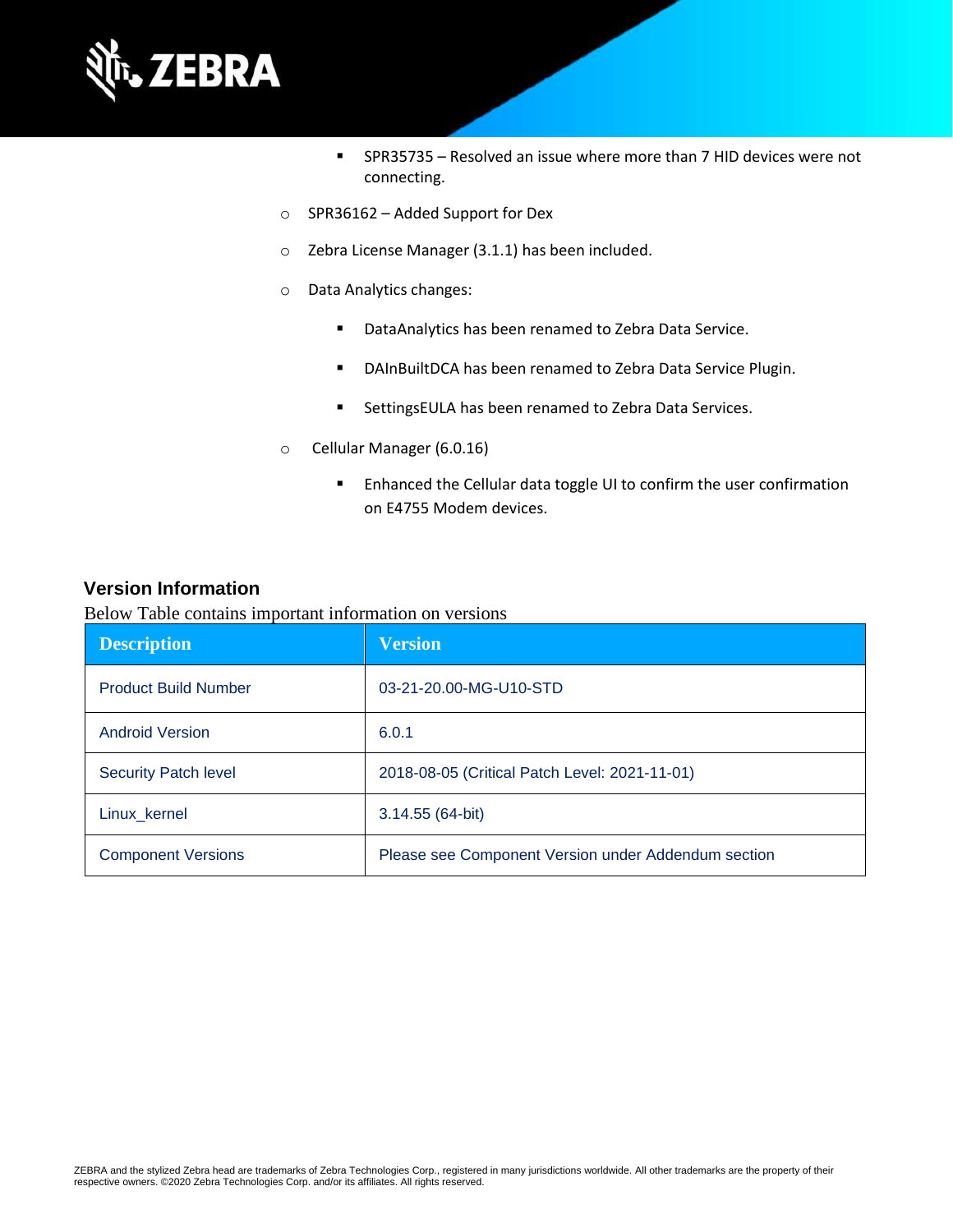

# **Important Links**

<https://developer.zebra.com/>

<http://techdocs.zebra.com/>

[support central](https://www.zebra.com/us/en/support-downloads/software/operating-system/et55-gms-operating-system.html)

### **Installation and Setup instructions**

[Installation and Setup instructions](https://www.zebra.com/content/dam/zebra_new_ia/en-us/software/operating-system/ET5X%20Operating%20System/ET55-M-GMS-OS-UPDATE-INSTRUCTIONS.pdf)

### **Device Support**

This software release has been approved for Android ET55 M GMS models mentioned below.

| Device              | <b>Operating System</b>      |  |
|---------------------|------------------------------|--|
| ET55GE-G15E-00A6    | Android 6.0.1                |  |
| ET55GT-G15E-00A6    | Android 6.0.1                |  |
| ET55TE-G15E-00A6    | Android 5.1.1, Android 6.0.1 |  |
| ET55TT-G15E-00A6    | Android 5.1.1, Android 6.0.1 |  |
| ET55TT-G15E-00IN    | Android 5.1.1, Android 6.0.1 |  |
| ET55TT-G15E-00A6-EU | Android 5.1.1, Android 6.0.1 |  |
| ET55TE-G15E-00IN    | Android 5.1.1, Android 6.0.1 |  |
| ET55TE-G15E-00A6-EU | Android 5.1.1, Android 6.0.1 |  |
| ET55BE-G15E-00A6    | Android 5.1.1, Android 6.0.1 |  |
| ET55BE-G15E-00US    | Android 5.1.1, Android 6.0.1 |  |
| ET55BT-G15E-00A6    | Android 5.1.1, Android 6.0.1 |  |
| ET55BT-G15E-00US    | Android 5.1.1, Android 6.0.1 |  |

### **Addendum**

### **Component Version**

| <b>Component / Description</b> | <b>Version</b> |
|--------------------------------|----------------|
| Android_SDK_Level              | 23             |
| AppGallery                     | 3.0.1.7        |

ZEBRA and the stylized Zebra head are trademarks of Zebra Technologies Corp., registered in many jurisdictions worldwide. All other trademarks are the property of their respective owners. ©2020 Zebra Technologies Corp. and/or its affiliates. All rights reserved.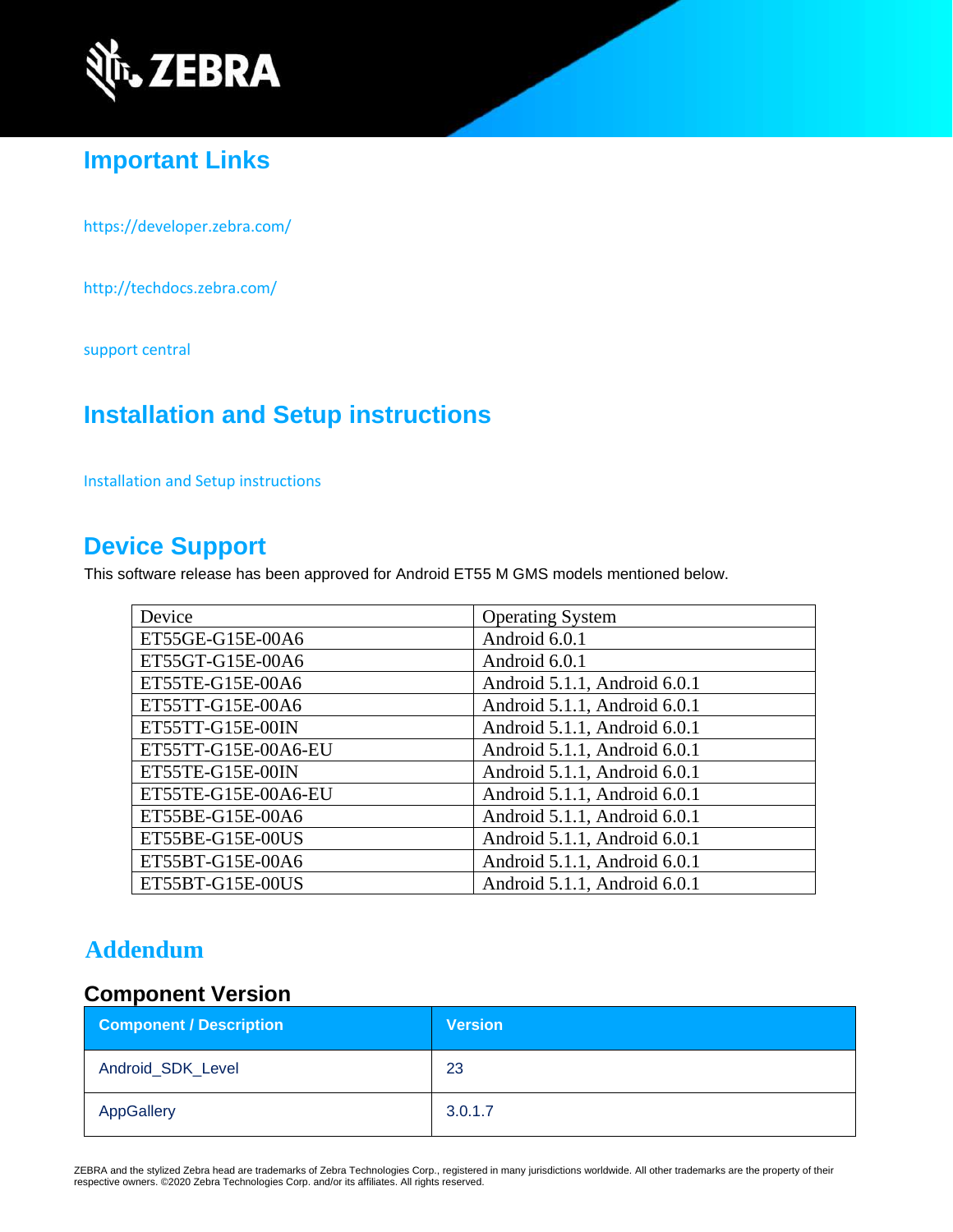

| <b>B2M_Elemez</b>                                                | 1.0.0.347                     |  |
|------------------------------------------------------------------|-------------------------------|--|
| <b>BIOS</b> version                                              | 5.04.42.0052-A-Z-017          |  |
| <b>Bluetooth stack</b>                                           | 4.1                           |  |
| <b>BT Firmware</b>                                               | BCM4354_003.001.012.0404.1391 |  |
| Data_Analytics                                                   | 1.0.2.1859                    |  |
| <b>DataWedge</b>                                                 | 7.0.4                         |  |
| <b>Device Patch Version</b>                                      | 9                             |  |
| <b>DWDemo</b>                                                    | 2.0.13                        |  |
| <b>EMDK</b>                                                      | 7.0.0.2000                    |  |
| Enterprise Keyboard Manager ("added as a<br>system application") | 1.9.0.9                       |  |
| <b>File Browser</b>                                              | 1.19.1.5                      |  |
| License Manager                                                  | 3.1.1                         |  |
| <b>MXMF</b>                                                      | 8.2.5.12                      |  |
| <b>NFC</b>                                                       | 8.1.24                        |  |
| <b>OSX</b>                                                       | <b>INTL.60.6.7</b>            |  |
| <b>Product Build Number</b>                                      | 03-21-20.00-MG-U10-STD        |  |
| <b>RD Client</b>                                                 | 1.01.03                       |  |
| RxLogger                                                         | 4.61.0.0                      |  |
| <b>Scanner Firmware</b>                                          | PAABLC44-001-R01              |  |
| Scanning_Framework                                               | 19.64.37.0                    |  |
| <b>SOTI</b>                                                      | 13.3.0. Build 1059            |  |
| <b>StageNow</b>                                                  | 3.1.1.1019                    |  |